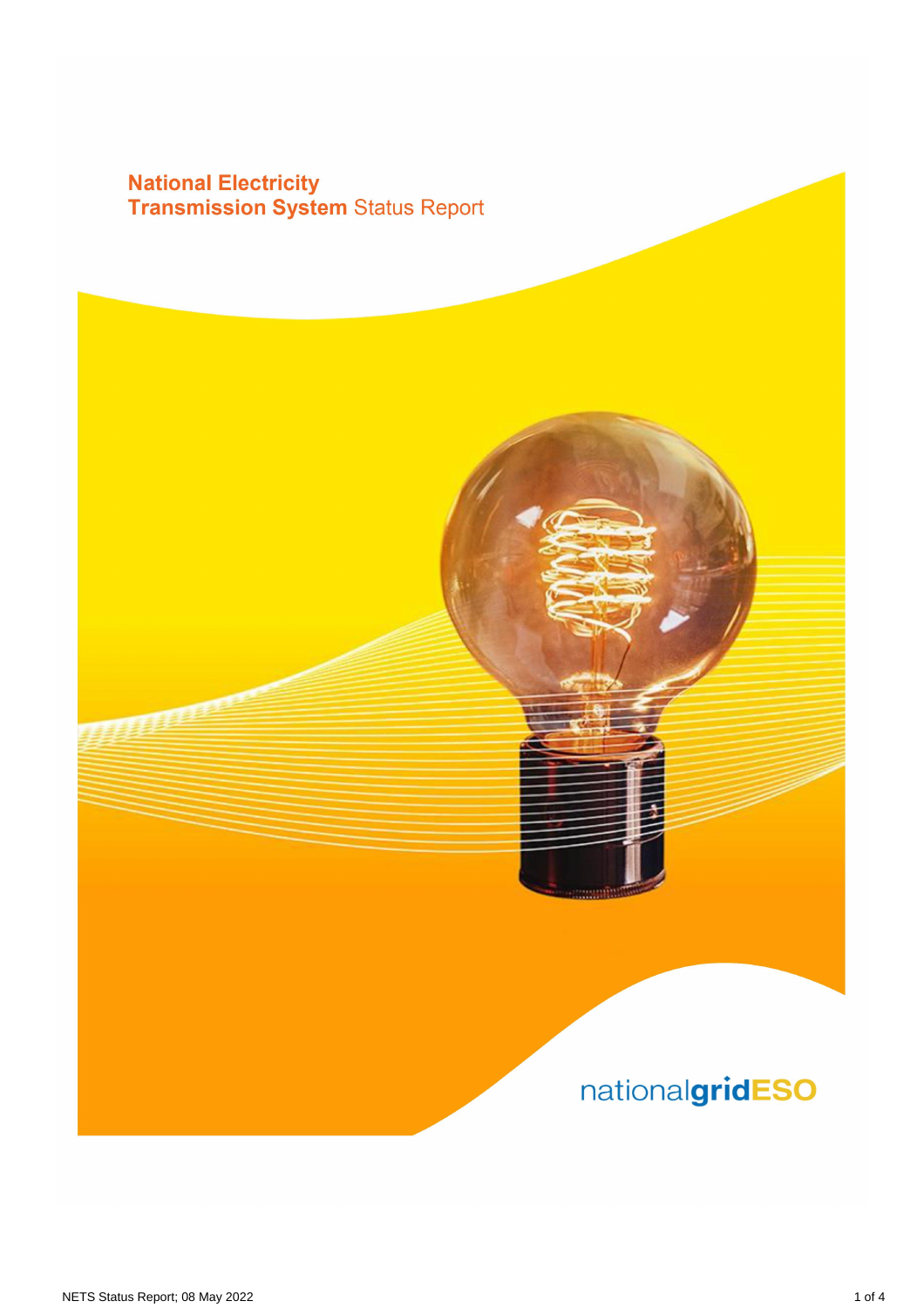## **National Electricity Transmission System Status Report Sunday 08 May 2022**

| Today's High Level Risk Status Forecast for the next 24h |  |                |  |
|----------------------------------------------------------|--|----------------|--|
| <b>General Status</b>                                    |  | Voltage        |  |
| Demand                                                   |  | System Inertia |  |
| <b>System Margins</b>                                    |  | Weather        |  |
| Generation                                               |  | Transmission   |  |
| <b>Active Constraints</b>                                |  |                |  |
| <b>System Warning</b>                                    |  |                |  |

| <b>Today's Minimum De-Rated Margin</b> | 6072 (SP 42) |         |
|----------------------------------------|--------------|---------|
| <b>Current BMU Largest Loss Risk</b>   | Generation   | 1700 MW |
|                                        | Demand       | 1050 MW |

## **Balancing Costs**

Last 24 hours' BM spend

Total: £3297k



| <b>Yesterday's Market Summary</b> |                 |  |
|-----------------------------------|-----------------|--|
| <b>Cash Out Price (Max)</b>       | £222.16 (SP 17) |  |
| <b>Cash Out Price (Min)</b>       | £74.00 (SP 9)   |  |
| <b>Peak Demand Yesterday</b>      | 30.645 MW       |  |
| <b>Minimum Demand</b>             | 18.918 MW       |  |

**Interconnector**

| <b>Net Transfer Capacity (MWs)</b> |        |               |                        |
|------------------------------------|--------|---------------|------------------------|
| Today                              | Import | <b>Export</b> | <b>Remarks</b>         |
| Netherlands (BritNed)              | 1016   | 1016          | <b>Fully Available</b> |
| France (IFA2)                      | 1014   | 1014          | <b>Fully Available</b> |
| <b>Belgium (Nemo)</b>              | 1020   | 1020          | <b>Fully Available</b> |
| Ireland (EWIC)                     | 500    | 1500          | <b>Fully Available</b> |
| Northern Ireland (MOYLE)           | 500    | 1500          | <b>Fully Available</b> |
| <b>NSL</b>                         | 706    | 706           | Partially Available    |
| <b>ElecLink</b>                    |        | IО            | Not yet commissioned   |
| <b>France IFA</b>                  | 1000   | 1000          | Partially Available    |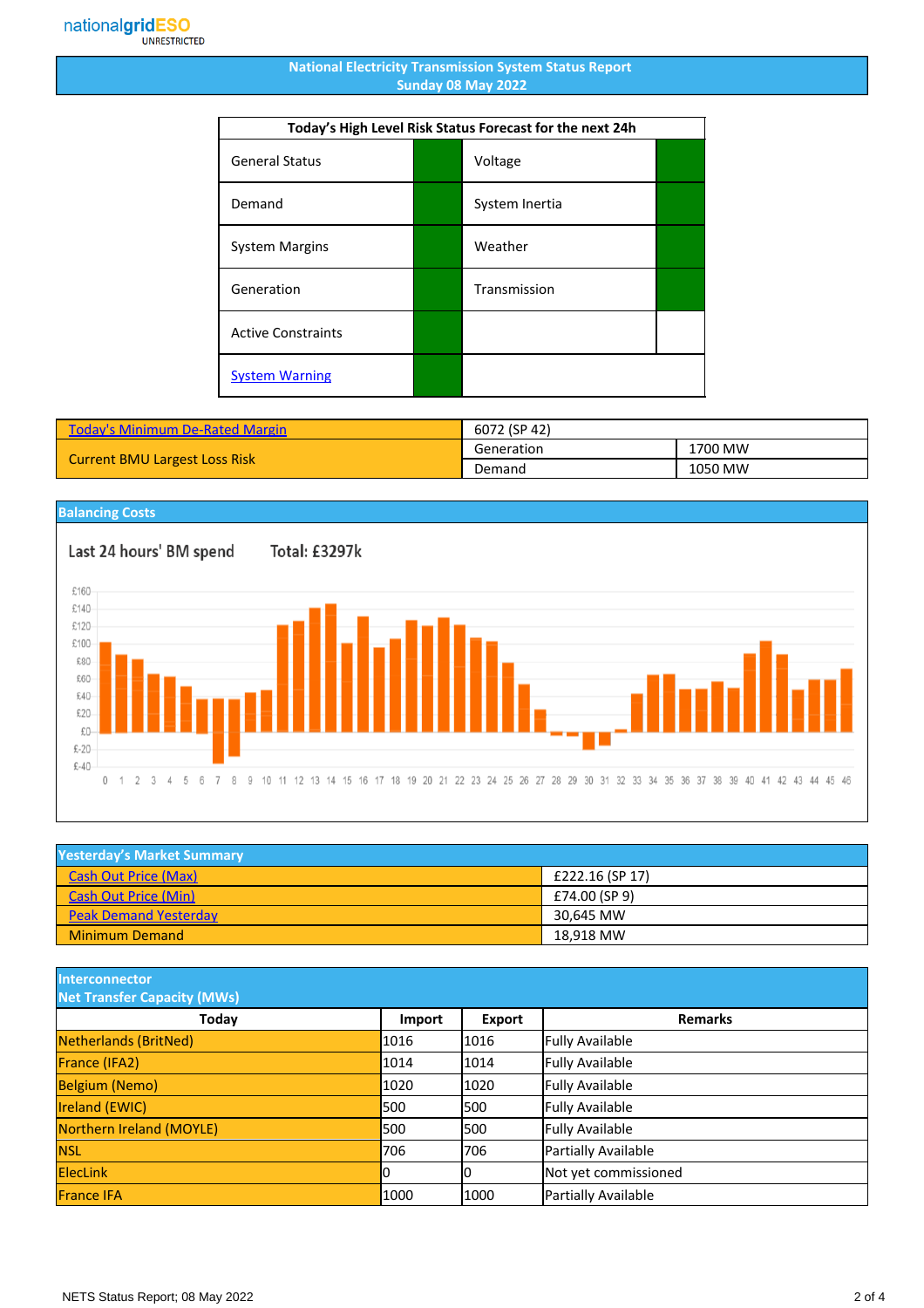

| <b>Weather</b>                                                                                                                                                                                                  | <b>Source</b>                                                                          | <b>Commentary</b>                                                                                                                                                                                                                                                                                                                                                                                                                                              |
|-----------------------------------------------------------------------------------------------------------------------------------------------------------------------------------------------------------------|----------------------------------------------------------------------------------------|----------------------------------------------------------------------------------------------------------------------------------------------------------------------------------------------------------------------------------------------------------------------------------------------------------------------------------------------------------------------------------------------------------------------------------------------------------------|
| <b>Latest forecast (Summary)</b>                                                                                                                                                                                | <b>Met Office</b><br><b>SEPA</b><br><b>Natural</b><br><b>Resources</b><br><b>Wales</b> | Today:<br>Areas of low cloud and patchy mist clearing from inland areas through the morning,<br>to leave a fine day with sunny spells. Warm in the sunshine. Turning windier and<br>lcloudier in the far northwest with a little rain.<br>Tonight:<br>Cloud and rain reaching northwest Scotland and western Northern Ireland in a<br>freshening wind. Elsewhere, dry with clear periods. Turning chilly in the southeast<br>with rural grass frost in places. |
| <b>Met Office</b><br><b>General Weather</b><br>Weather<br><b>Warnings</b><br>Concerns<br>e.g. wind, rain, snow,<br><b>SEPA</b><br>flooding, GB Weather<br><b>Natural</b><br><b>Warnings</b><br><b>Resources</b> |                                                                                        | <b>UK Weather Warnings</b><br>No weather warnings are in force for the UK.                                                                                                                                                                                                                                                                                                                                                                                     |
|                                                                                                                                                                                                                 | <b>Flood Warnings</b><br>No flood warnings are currently in force for England.         |                                                                                                                                                                                                                                                                                                                                                                                                                                                                |
|                                                                                                                                                                                                                 |                                                                                        | No flood warnings are currently in force for Scotland.                                                                                                                                                                                                                                                                                                                                                                                                         |
|                                                                                                                                                                                                                 | <b>Wales</b>                                                                           | No flood warnings are currently in force for Wales.                                                                                                                                                                                                                                                                                                                                                                                                            |

 *Contains public sector information licensed under the Open Government Licence v1.0*